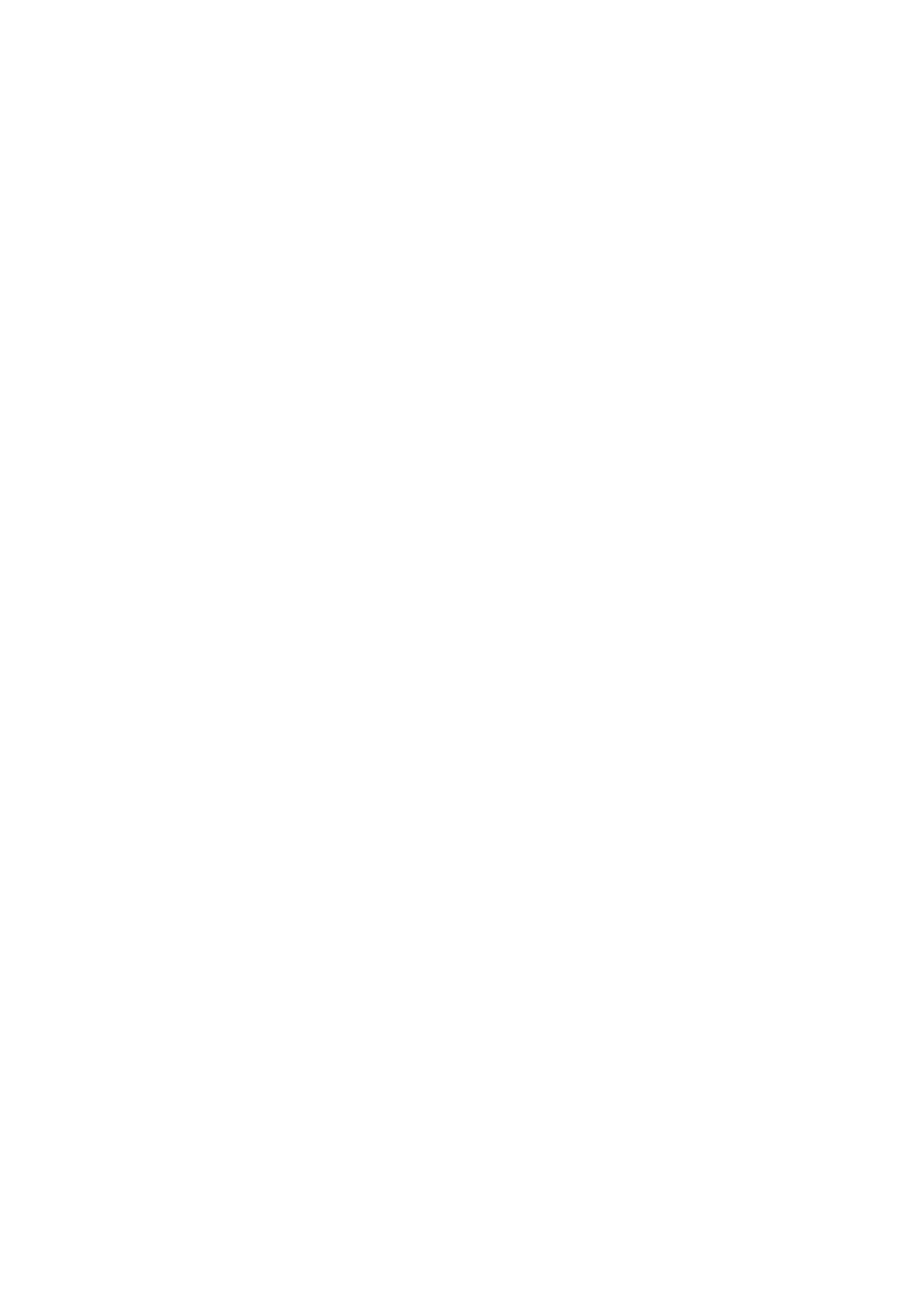routine immunization programmes, using national immunization schedules administered at established locations and in fairly regular periods<sup>13,14</sup>. However, given a plethora of logistic, geographical and cultural challenges the routine programmes are unable to realize vaccination or target disease targets supplemental immunization activities (SIAs) such as campaigns have been conducted. For instance, the polio eradication initiative relied heavily on SIAs, which are usually are intensive, short duration activities designed to provide supplemental doses of a particular vaccine rapidly13. Another strategy that uses the campaign mood for providing all the recommended childhood immunizations, which has also become common in recent times, is the Periodic Intensification of Routine Immunization (PIRI)<sup>14,15</sup>.

PIRI share some characteristics of campaigns, but beyond accelerating disease control activities, it has the goal of raising routine vaccination coverage in a given geo-cultural entity. PIRI include activities such as Child Health Days and Immunization Weeks, used increasingly to supplement routine vaccination services, raise coverage, and reduce the number of missed and unvaccinated children as well as the number of children whose vaccination status is incomplete. In 2009, 109 countries reported using at least one supplemental vaccination delivery strategy<sup>14</sup>. This strategy has been formalized by the global and regional committees involving member states and utilized in furthering the course immunization programmes between 2010 and 2015.

One of the principal challenges of immunization programmes in the African Region has been to deliver effective vaccines to all populations, irrespective of social class and location and effectively contain vaccine preventable diseases with existing vaccines. In the last 5 years, the World Health Organization's Regional Office for Africa (WHO-AFRO) has taken more practical steps to reach the unreached by applying core principles of primary health care, by enhancing coverage through advocacy, community mobilization, and participation. This strategy employed in engaging the people is a form of PIRI called African Vaccination Week (AVW). The AVW provides a platform for the Member States to speak in one voice, advocating for immunization as a public health priority in the Region, and deliver immunization services to larger populations. The initiative targets people with limited access to regular health services, thereby working to close the gaps in immunization<sup>16</sup>. The  $60<sup>th</sup>$  session of the WHO Regional Committee for Africa endorsed this initiative with a resolution (AFR/RC60/14), institutionalizing annual AVW for sustained advocacy, expanding community participation and improving immunization service delivery. The World Health Assembly, in its resolutions WHA58.15 and WHA61.15, also gave a global endorsement of the World Immunization Week.

The primary objective of African Vaccination Week (AVW) is to increase public awareness on the benefits of vaccines. Activities of the AVW programme address complementary aims of awareness and priority of vaccination in communities and among health professionals. Reducing demand-side constraints and promoting vaccination priority among healthcare providers, that is reducing missed opportunities for vaccination, together contribute to improved vaccination status of communities. By engaging health system and government policymakers, this is also intended to help strengthen priority and availability of resources for materials (availability of vaccines) and well-functioning services.

In addition to this focus on improved vaccination coverage, however, the AVW serves as a platform for the provision of other public health services to otherwise unreached segments of the population in the African Region. Since it was first launched in 2011, AVW has grown to become not only the largest multi-country immunization effort in the Region, with the participation of virtually every country in the Region, but also an important means of strengthening a wide range of public health activities<sup>16</sup>. The objective of this paper is to documents country experiences and lessons learned from implementing AVW in the 2010 to 2015. Such lessons are germane to ensuring more efficient use of the AVW in furthering the goals of the Global Vaccine Action Plan (GVAP), the Regional Vaccine Action Plan (RVAP) and optimizing the synergy derived from integration of public health interventions in the AVW platform<sup>16</sup>.

# **African Vaccination Week**

Though a regional event, the actual implementation of AVW is designed to allow countries some flexibility in defining their objectives, targets, and approaches, focusing on goals of national health strategies. The planning for each of the five past editions of AVW comes from the countries with inputs from immunization partners, under the coordination of the Regional Office. The countries develop their plans, enumerating the different activities to be undertaken during the week with targets. The plans are shared with the Regional Office. Teleconferences are held to discuss the plan and one planning workshop is held in the WHO/AFRO, Brazzaville to finalize the plans.

The AVW aims at increasing understanding of the value of vaccines and creates demand for immunization both as a right and responsibility of individuals and communities within the member states in line with the Global Vaccine Action Plan (GVAP)<sup>17</sup>. It creates awareness on the right of every person to be adequately protected against vaccinepreventable diseases. The implementation follows definite guidelines. A list of frequently asked questions as well as reporting templates are also developed to guide the implementers<sup>16</sup>. Activities planned in each country also reinforce the priority of measuring outcomes.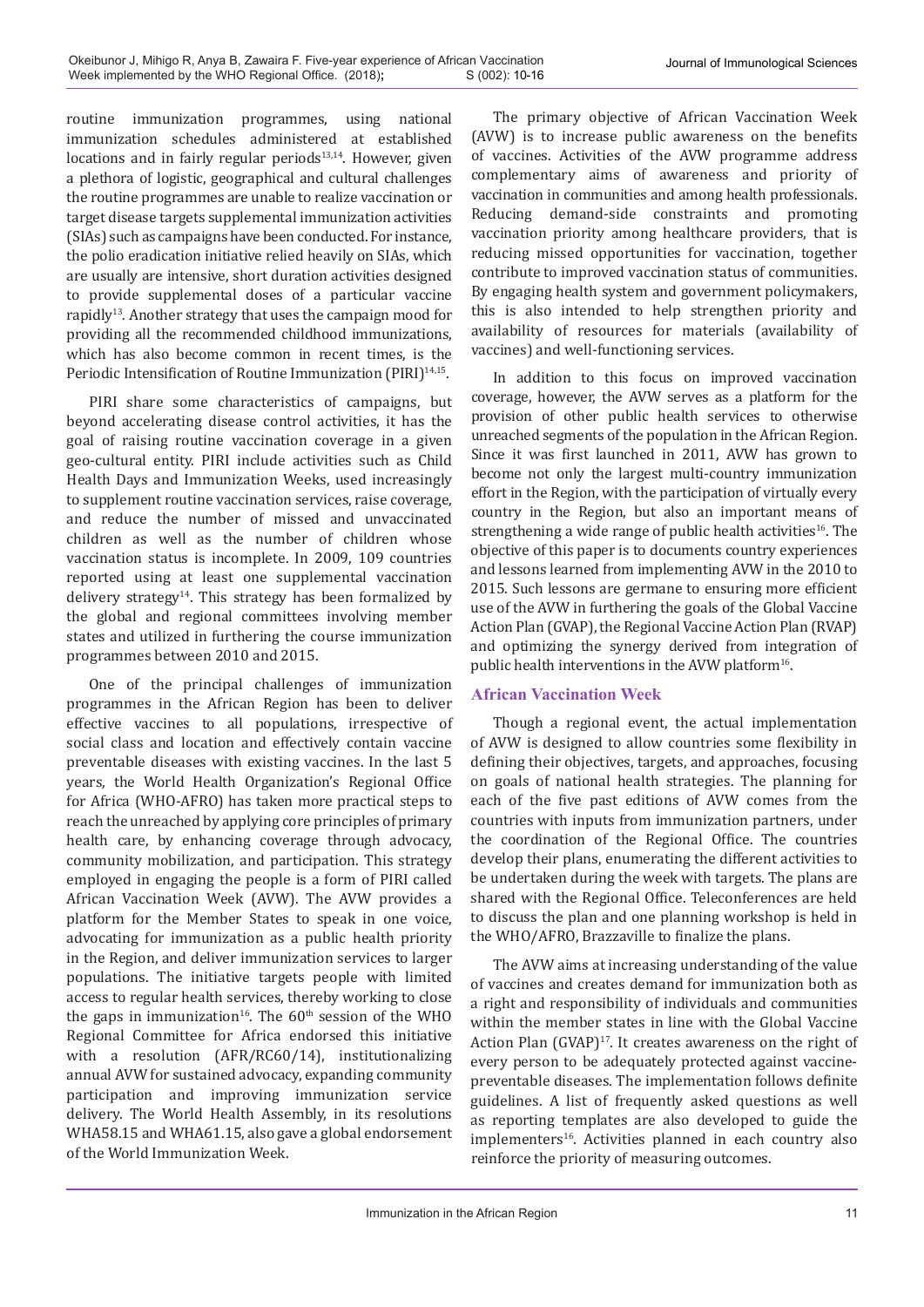Often, countries seize the opportunity provided by the AVW to undertake an integrated delivery of public health interventions. Typically, the activities undertaken during the week include immunization (periodic intensified routine immunization and in catch-up modes to reach those missed with immunization services during the general campaign period). Other activities that get added on to the creation of awareness on the values of vaccines include vitamin A supplementation; water, sanitation and hygiene (WASH); deworming; distribution of long lasting insecticide treated bednets; testing for human immunodeficiency virus (HIV) and malaria. These activities target all (i.e., infants, children, adolescents, adults, women, and the elderly) depending on country priorities.

## **Implementation of AVW since inception**

### **Country participation**

In 2011, 40 of the 46 countries in the Region, then, organized various activities, such as vaccination of all ages against vaccine-preventable diseases and provision of various life-saving interventions, particularly for vulnerable groups and remote communities that traditionally lack access to health services. AVW reports over the first 3 years (2011 to 2013) show that >180 million people were vaccinated with OPV in 19 countries and the third year, 2013 edition, approximately 7.5 million doses of various vaccines were administered in 17 countries. Also, 31.5 million vitamin A and 21.2 million deworming tablets were distributed in 13 and nine countries respectively; a total of 6.4 million children were screened for malnutrition in Cameroon, Madagascar, Mozambique; and 3.8 million WASH kits were distributed in Botswana, Cameroon, and Nigeria.

The 2013 and 2014 AVW, the third and fourth editions respectively showed great improvement over the first and second editions marked in 2011 and 2012 respectively. The improvements were recorded in a number of countries involved and the delivery of services. In 2013, all countries except Central Africa Republic (CAR), Equatorial Guinea and Namibia participated in the AVW with the theme "Save lives, prevent disabilities, vaccinate!" between 22 and 28 April 2013. Participating countries also embarked on mobilization and sensitization campaigns, using traditional, modern and social media, engaging religious leaders, organizing sensitization workshops for media practitioners and health workers, among others. They also conducted community dialogues through panel discussions and recognized deserving health workers with award of certificates. They sensitized supervisors and undertook supportive supervisory visits to vaccination sites. These activities had a common central goal of projecting the prominent role and benefits of vaccination in promoting public health<sup>16</sup>.

The fifth edition of the AVW was launched in Lusaka, Zambia on 23 April 2015 and was observed between  $24<sup>th</sup>$  and  $30<sup>th</sup>$  April 2015. Twenty-eight (59.6%) of the 47 countries in the African Region celebrated the AVW within the regionally set dates of 24<sup>th</sup> to 30<sup>th</sup> April 2015. However, given its flexibility, the celebration continued until September in 15 other countries in the Region. Three countries, namely Comoros, Gabon, and Cape Verde did not join the celebration for the 2015 edition of the AVW.

As in previous years, reports from the Member States indicate that countries used the occasion to hold round-table discussions, advocacy, and social mobilization activities for immunization. They also held training sessions on various immunization activities such as 'catch-up' vaccination campaigns against vaccine-preventable diseases, the introduction of new vaccines into national routine immunization programmes. Furthermore, the period was used for the provision of life-saving interventions such as deworming, vitamin A supplementation, distribution of mosquito nets, growth monitoring, HIV and Malaria testing (Table 1).

Countries participating in each edition employed various traditional and social media to sensitize, mobilize and engage religious leaders, media practitioners, and health workers, among others in promoting the values of vaccines and immunization demand. The countries conducted community dialogues through panel discussions and recognized deserving health workers through the award of certificates and sensitize supervisors as well as undertook supportive supervisory visits to vaccination sites. These activities had a common goal: to show the benefits of vaccination in promoting public health.

In addition to this, Mihigo et al.<sup>16</sup> reported that the countries used the AVW to introduce some new vaccines like the pneumococcal conjugate vaccine, rotavirus, and human papillomavirus (HPV) vaccines and provision of other health commodities as part of 'catch up' activities in low-performing districts. They also noted that countries conducted polio and measles campaigns, screened children for moderate or severe malnutrition, distributed water sanitation and hygiene (WASH) kits, oral rehydration salt (ORS), iron and folate tablets as well as condoms. These activities served several purposes. Some of the, include raising awareness on the life-saving value of immunization; reaching underserved and marginalized communities (particularly those living in remote areas, deprived urban settings and strife-torn areas) with high-impact child survival packages. Others include reinforcing the medium and long-term benefits of immunization and other child survival interventions, all with the aim of increasing vaccination coverage and helping to transform the lives of millions of children, by giving them a chance to grow up healthy, go to school, and improve their life prospects.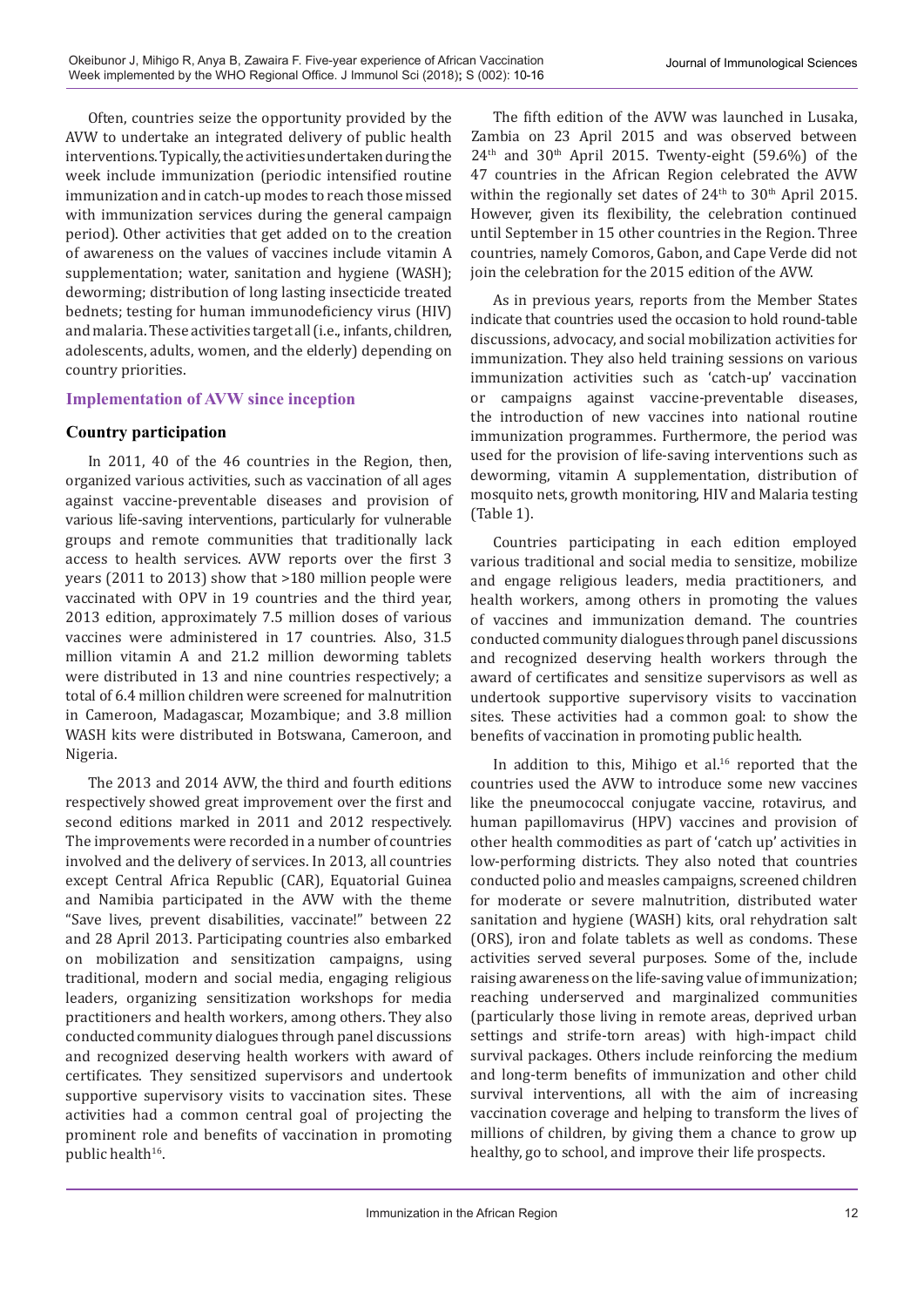#### **Table 1:** Main immunization related activities Conducted in 2013, 2014 and 2015 AVWs by Countries.

|                             |             |                       |                         |                      |             |             |                             |             |             | <b>New Vaccine Introduction</b> |                                      |                                    |                            |                           |  |  |
|-----------------------------|-------------|-----------------------|-------------------------|----------------------|-------------|-------------|-----------------------------|-------------|-------------|---------------------------------|--------------------------------------|------------------------------------|----------------------------|---------------------------|--|--|
| <b>Country</b>              |             | <b>Polio Campaign</b> |                         | Catch up vaccination |             |             | Vitamin A<br>administration |             |             | Rotavirus                       | Pneumococcal<br>conjugate<br>vaccine | Human<br>papillomavirus<br>vaccine | <b>Measles</b><br>2nd dose | Total                     |  |  |
|                             | 2013        | 2014                  | 2015                    | 2013                 | 2014        | 2015        | 2013                        | 2014        | 2015        | 2013                            | 2014                                 | 2014                               | 2014                       |                           |  |  |
| Algeria                     |             |                       |                         | $\mathsf X$          | $\mathsf X$ | $\mathsf X$ |                             |             | X           |                                 |                                      |                                    |                            | 4                         |  |  |
| Angola                      |             |                       |                         | X                    | Χ           | Χ           | $\mathsf X$                 | Χ           | Χ           | $\mathsf X$                     |                                      |                                    |                            | $\overline{\mathcal{I}}$  |  |  |
| Benin                       | $\mathsf X$ | Χ                     |                         | $\mathsf X$          | Χ           | Χ           | Χ                           |             | Χ           |                                 |                                      |                                    |                            | $\overline{7}$            |  |  |
| Botswana                    |             |                       |                         |                      | Χ           |             |                             | Χ           |             |                                 |                                      |                                    |                            | $\overline{2}$            |  |  |
| Burkina Faso                | X           | X                     |                         | $\mathsf X$          | $\mathsf X$ | $\mathsf X$ |                             |             | Χ           |                                 |                                      |                                    |                            | 6                         |  |  |
| Burundi                     |             |                       |                         |                      |             | $\mathsf X$ |                             |             | Χ           |                                 |                                      |                                    |                            | $\overline{2}$            |  |  |
| Cabo Verde                  |             |                       |                         |                      | $\mathsf X$ |             |                             |             |             |                                 |                                      |                                    |                            | $1\,$                     |  |  |
| Cameroon                    | X           |                       |                         | $\mathsf X$          |             |             | $\mathsf X$                 | $\mathsf X$ |             |                                 |                                      |                                    |                            | 4                         |  |  |
| Central African<br>Republic |             | X                     |                         |                      | X           | X           |                             |             | Χ           |                                 |                                      |                                    |                            | $\overline{4}$            |  |  |
| Chad                        | X           |                       |                         | $\times$             | X           | Χ           |                             |             | Χ           |                                 |                                      |                                    |                            | 5                         |  |  |
| Comoros                     |             |                       |                         |                      | $\mathsf X$ |             |                             | Χ           |             |                                 |                                      |                                    |                            | $\overline{2}$            |  |  |
| Congo                       |             |                       |                         | X                    | $\mathsf X$ | Χ           | X                           |             | Χ           | $\mathsf X$                     |                                      |                                    |                            | 6                         |  |  |
| Cote D'Ivoire               | Χ           |                       |                         |                      | $\mathsf X$ | Χ           | Χ                           |             | Χ           |                                 |                                      |                                    |                            | 5                         |  |  |
| DRC                         |             |                       |                         | $\times$             | $\times$    | Χ           |                             |             | Χ           |                                 |                                      |                                    |                            | $\overline{4}$            |  |  |
| Equatorial<br>Guinea        |             | X                     |                         |                      |             |             |                             |             |             |                                 |                                      |                                    |                            | $\mathbf{1}$              |  |  |
| Eritrea                     |             |                       | Χ                       |                      | $\mathsf X$ | $\mathsf X$ |                             | $\mathsf X$ | Χ           |                                 |                                      |                                    |                            | 5                         |  |  |
| Ethiopia                    |             |                       |                         |                      | $\mathsf X$ | $\mathsf X$ |                             |             | Χ           |                                 |                                      |                                    |                            | 3                         |  |  |
| Gabon                       |             |                       |                         | $\times$             | $\mathsf X$ |             | $\mathsf X$                 |             |             |                                 |                                      |                                    |                            | $\ensuremath{\mathsf{3}}$ |  |  |
| Ghana                       |             |                       |                         |                      | $\mathsf X$ |             |                             | Χ           |             |                                 |                                      |                                    |                            | $\ensuremath{\mathsf{3}}$ |  |  |
| Guinea                      | X           |                       | Χ                       | X                    | X           | Χ           | Χ                           | Χ           | Χ           |                                 |                                      |                                    |                            | 8                         |  |  |
| Guinea Bissau               |             |                       |                         |                      | X           | Χ           |                             |             | Χ           |                                 |                                      |                                    |                            | $\ensuremath{\mathsf{3}}$ |  |  |
| Kenya                       |             |                       |                         | $\mathsf X$          |             |             |                             |             |             |                                 |                                      |                                    |                            | $1\,$                     |  |  |
| Lesotho                     |             |                       |                         | $\mathsf X$          | X           |             |                             |             |             |                                 | Χ                                    |                                    |                            | $\ensuremath{\mathsf{3}}$ |  |  |
| Liberia                     | X           |                       | Χ                       |                      |             | Χ           | $\mathsf X$                 | $\mathsf X$ | Χ           |                                 |                                      |                                    |                            | 6                         |  |  |
| Madagascar                  |             |                       |                         | X                    | Χ           |             | Χ                           | Χ           |             |                                 |                                      |                                    |                            | $\overline{4}$            |  |  |
| Malawi                      |             |                       |                         |                      | Χ           |             |                             |             |             |                                 |                                      |                                    |                            | $1\,$                     |  |  |
| Mali                        | X           | Χ                     |                         |                      |             | Χ           |                             |             | Χ           |                                 |                                      |                                    |                            | $\overline{4}$            |  |  |
| Mauritania                  |             |                       |                         | X                    |             | $\mathsf X$ |                             | Χ           | Χ           |                                 |                                      |                                    |                            | $\overline{4}$            |  |  |
| Mauritius                   |             |                       |                         |                      |             |             |                             |             |             |                                 |                                      |                                    |                            | $\mathbf 0$               |  |  |
| Mozambique                  | X           |                       |                         |                      | X           |             | Χ                           | Χ           |             |                                 |                                      |                                    |                            | 4                         |  |  |
| Namibia                     |             |                       |                         |                      | $\mathsf X$ |             |                             | $\mathsf X$ |             |                                 |                                      |                                    |                            | $\mathsf{3}$              |  |  |
| Niger                       |             | X                     |                         |                      |             |             |                             |             |             |                                 |                                      |                                    |                            | $1\,$                     |  |  |
| Nigeria                     |             |                       |                         |                      | X           |             | $\mathsf X$                 | $\mathsf X$ |             |                                 |                                      |                                    |                            | 3                         |  |  |
| Rwanda                      |             |                       |                         |                      |             |             | $\mathsf X$                 | $\mathsf X$ |             |                                 |                                      | X                                  |                            | $\mathbf{3}$              |  |  |
| Sao Tome &                  |             |                       |                         |                      |             |             |                             |             |             |                                 |                                      |                                    |                            |                           |  |  |
| Principe                    |             |                       |                         |                      | $\mathsf X$ |             |                             | $\mathsf X$ |             |                                 |                                      |                                    |                            | $\overline{2}$            |  |  |
| Senegal                     |             |                       |                         |                      | $\mathsf X$ | $\mathsf X$ |                             |             | X           |                                 |                                      |                                    |                            | $\mathsf{3}$              |  |  |
| Seychelles                  |             |                       |                         |                      |             |             |                             |             |             |                                 |                                      | $\mathsf X$                        |                            | $\mathbf{1}$              |  |  |
| Sierra Leone                | $\mathsf X$ |                       |                         |                      |             |             |                             |             |             |                                 |                                      |                                    |                            | $\mathbf{1}$              |  |  |
| South Africa                |             |                       |                         |                      |             |             |                             |             |             |                                 |                                      |                                    |                            | $\mathsf{O}\xspace$       |  |  |
| South Sudan                 |             |                       |                         |                      |             |             |                             | $\times$    |             |                                 |                                      |                                    |                            | $\mathbf{1}$              |  |  |
| Swaziland                   |             |                       |                         | X                    | $\mathsf X$ |             | $\mathsf X$                 |             |             |                                 | $\mathsf X$                          |                                    |                            | $\overline{4}$            |  |  |
| Tanzania                    |             |                       |                         |                      |             |             |                             |             |             |                                 |                                      | $\mathsf X$                        | $\mathsf{X}$               | $\overline{2}$            |  |  |
| The Gambia                  |             | $\mathsf X$           |                         |                      |             |             |                             | $\mathsf X$ |             |                                 |                                      |                                    |                            | $\overline{2}$            |  |  |
| Togo                        |             |                       |                         | $\mathsf X$          | $\mathsf X$ |             |                             | $\mathsf X$ |             |                                 |                                      |                                    |                            | $\mathbf{3}$              |  |  |
| Uganda                      |             |                       |                         |                      | X           | $\mathsf X$ |                             |             | $\mathsf X$ |                                 |                                      |                                    |                            | $\mathbf{3}$              |  |  |
| Zambia                      |             |                       |                         |                      | X           |             |                             | $\mathsf X$ |             |                                 |                                      |                                    |                            | $\overline{2}$            |  |  |
| Zimbabwe                    |             |                       |                         | $\mathsf X$          | X           |             |                             |             |             |                                 |                                      |                                    |                            | $\mathbf{2}$              |  |  |
| <b>TOTAL</b>                | 10          | $\overline{7}$        | $\overline{\mathbf{3}}$ | $17\,$               | 32          | 19          | 13                          | 20          | 19          | $\mathbf{2}$                    | $\mathbf{2}$                         | $\mathbf{3}$                       | $\mathbf 1$                | 148                       |  |  |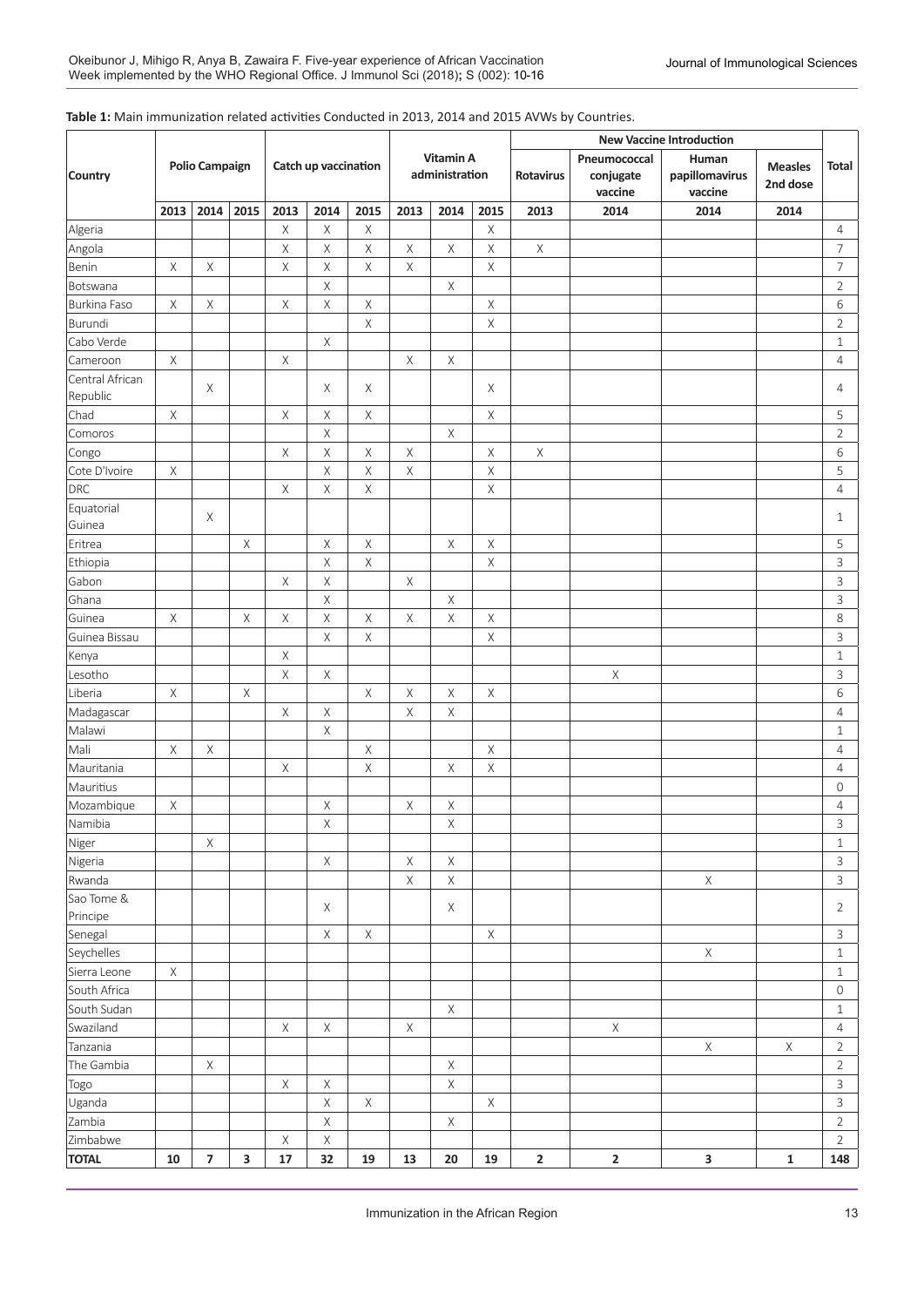A wide range of vaccination activities was implemented under the umbrella of AVW. These include intensification of the routine programme to complete vaccination schedules: polio eradication campaigns, catch-up vaccination activities (Table 1). More than half (55.8%) of the 43 participating countries integrated other interventions into the AVW activities for 2013. Interventions integrated, however, varied in number and type. The number ranged from one in Algeria, DRC, Kenya, Lesotho, Mali, Mauritania, Rwanda and Togo, to five in Cameroon. In-between, Angola, Burkina Faso, Chad, Congo, Nigeria, Swaziland and Zimbabwe integrated two interventions, while Benin, Côte d'Ivoire, Gabon and Liberia integrated three interventions. Another set of countries integrated four interventions. These included Guinea, Madagascar, and Mozambique. In 2014 all the participating countries integrated one intervention or another with the AVW activities. The number ranged from one intervention integrated with AVW in 17 countries to 5 interventions integrated with the AVW in three countries. In 2015, 67.4% of the participating countries integrated other interventions with AVW activities. In one Eritrea as many as six interventions were integrated with the AVW 2015 edition. Others integrated between one and five interventions.

Table 2 presented the countries on the conduct of nonimmunization related interventions such sensitization, health talks, social mobilization and other health communication activities. Other interventions include Vitamin A administration, deworming and nutritional interventions. Countries like Madagascar implemented all the non-immunization related activities during the AVW.

The most common interventions integrated with AVW activities in 2015 included immunization catch-up, integrated vitamin A supplementation and deworming. These activities were integrated with AVW activities in 19 countries each. Child health days were also conducted in eight countries and distribution of long-lasting insecticidetreated bednets in four countries (Table 2). Polio eradication activities were integrated into three countries while integrated management of childhood illness (IMCI) was integrated into two countries. Kenya took advantage of the celebration to launch it's National Immunization Technical Advisory Group (NITAG).

## **Discussion**

Since the inception of AVW, increasingly more countries in the Region have participated in its celebration. Countries have used the AVW as a platform for reaching the people, previously unreached, with key public health interventions. They have also used the opportunity of the AVW to create awareness on immunization and conducted advocacy to government and other stakeholders.

For the first 2 years of AVW, that is 2011 and 2012; there were hardly any attempts to document the activities.

The focus of the key players was to increase coverage using what they considered a veritable platform for an integrated and comprehensive public health service targeting hard to reach groups along with the introduction of new vaccines to contribute towards efforts to attain the health MDGs<sup>16</sup>. Consequently, we have not data to present in those 2 years. As the initiative recorded successes, albeit undocumented, subsequent editions were then planned to ensure proper documentation both for purposes of evaluation and dissemination of best practices. Since then conscious efforts have been made to document country experiences with the initiative each of the last three years 2013 to 2015.

Lessons learnt from the 2013 and 2014 AVW indicate that it is a viable strategy for reaching programme goals. There was an increase in the number of countries from participating in the initiative, from 40 to 47 in 2013 and 2014 respectively. Similarly, interventions implemented with AVW increased from 7 in 2013 to 19 in 2014. It shows the appreciation of the feasibility of driving the integration goals on the AVWs. The preceding is in itself is a success story for the AVW16. However, the results in 2015 showed a downward trend from 19 in 2014 to 17 in 2015, which has been attributed to a number of factors.

A major reason for the drop is blamed of the consequence of the Ebola virus disease (EVD) outbreak, which threatened the health system in Africa. Many health care resources in the Region were channeled to interrupt EVD transmission in the three most affected countries. The other countries in the West African sub-Region, though not part of the most affected, also suffered some effects of the EVD outbreak in Guinea, Liberia, and Sierra Leone. We also experienced data problems in the 2015 exercise, which is also a fall out of the Ebola epidemic and data managers were pulled to focus on the Ebola outbreak and other public health emergencies in the Region. Fragility of the health systems in response to Ebola and other major events affecting capacity of health systems is acknowledged. Limited capacity and reach of primary health services are among the factors motivating AVW platform. These constraints, notwithstanding, the platform is still very effective in ensuring that public health services and commodities reach the previously unreached in an integrated manner.

This paper is based on reports and programme records. Though verifiable and verified for validity and reliability, the paper lacks the benefits of a deliberately designed survey to interact with recipients. The manipulation of data was very minimal. There will be a need to ensure a multidisciplinary team to achieve in-depth analysis. AVW is set against universal public standards, which is lacking in most African settings, where many health systems are weak $18,19$ . There is also the cultural limitation of record keeping. The programmes had a weak culture of record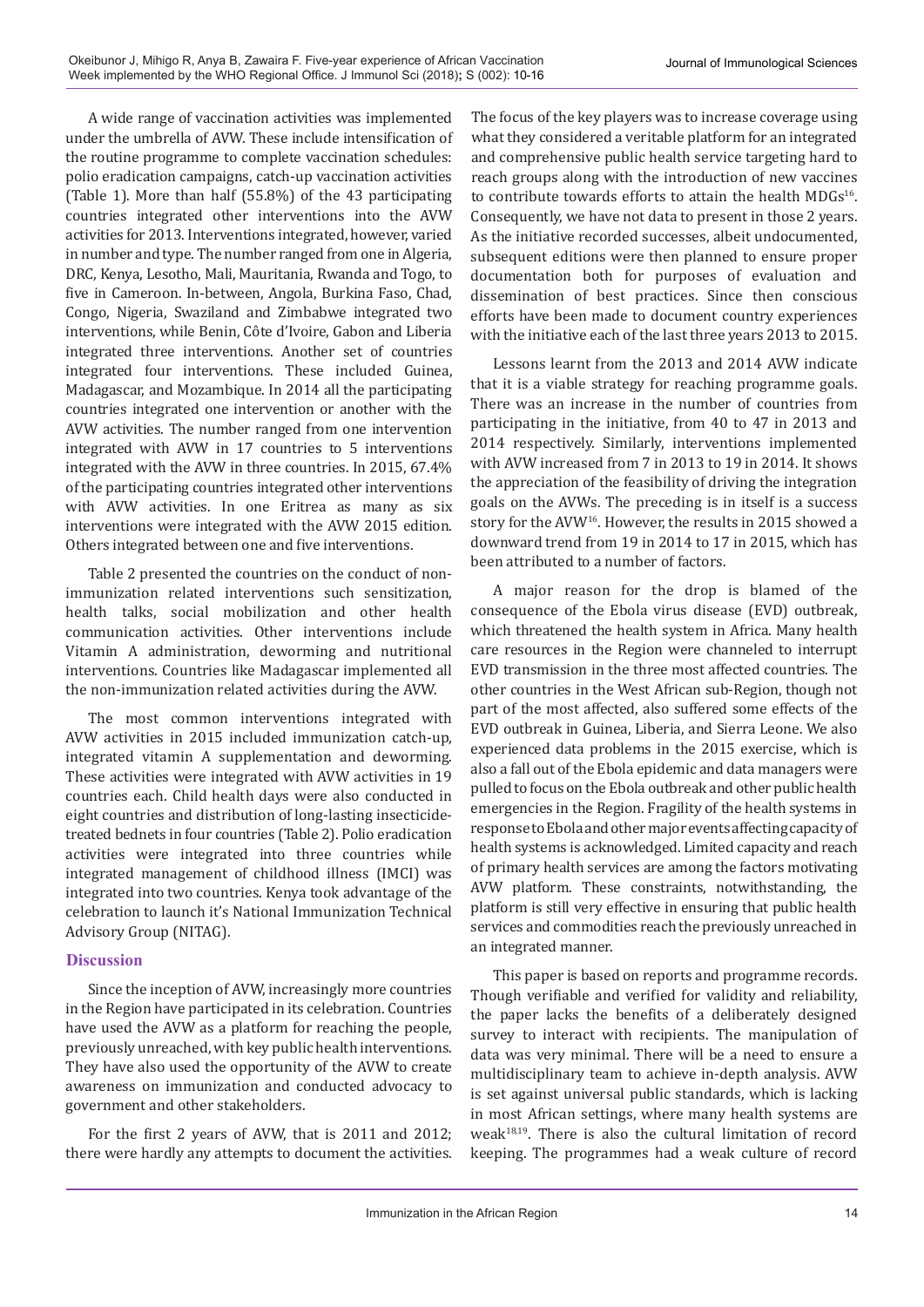### **Table 2:** Non-Immunization related activities undertaken during AVW in 2013, 2014 and 2015.

| <b>Couintries</b>   | Advocacy &<br>sensitzation |             | Short<br>messages<br>services |             | Deworm children |             | <b>Malnutrition screening</b> |             |      | <b>Child health</b><br>days |             | <b>Bednet</b><br>distribution |             | <b>Total</b>    |
|---------------------|----------------------------|-------------|-------------------------------|-------------|-----------------|-------------|-------------------------------|-------------|------|-----------------------------|-------------|-------------------------------|-------------|-----------------|
|                     | 2014                       | 2015        | 2014                          | 2013        | 2014            | 2015        | 2013                          | 2014        | 2015 | 2014                        | 2015        | 2014                          | 2015        |                 |
| Algeria             | $\mathsf X$                | X           |                               |             |                 | $\mathsf X$ |                               |             |      |                             |             |                               |             | 3               |
| Angola              | X                          | X           |                               |             | $\times$        | Χ           |                               |             |      |                             |             | X                             |             | 5               |
| Benin               | $\mathsf X$                | $\times$    |                               |             |                 | $\mathsf X$ |                               |             |      |                             |             |                               |             | 3               |
| Botswana            | X                          | X           |                               |             | $\times$        |             |                               |             |      | X                           | X           |                               |             | 5               |
| Burkina Faso        | $\times$                   |             |                               |             |                 | X           |                               |             |      |                             |             |                               |             | $\overline{2}$  |
| Burundi             | $\times$                   | X           |                               |             |                 | Χ           |                               |             |      |                             | X           |                               |             | $\overline{4}$  |
| Cabo Verde          | $\times$                   |             |                               |             |                 |             |                               |             |      |                             |             |                               |             | $1\,$           |
| Cameroon            | X                          | X           |                               | X           | $\mathsf X$     |             | X                             |             |      | X                           | X           |                               |             | $\overline{7}$  |
| CAR                 | $\mathsf X$                | X           |                               |             |                 | X           |                               |             |      |                             |             |                               |             | 3               |
| Chad                | X                          | X           |                               |             |                 | Χ           |                               | X           |      |                             |             | X                             |             | 5               |
| Comoros             | $\mathsf X$                |             |                               |             | $\times$        |             |                               |             |      |                             |             |                               |             | $\overline{2}$  |
| Congo               | $\times$                   | X           |                               |             |                 | X           |                               |             |      |                             |             | X                             |             | $\overline{4}$  |
| Cote D'Ivoire       | $\mathsf X$                | X           |                               | X           |                 | $\mathsf X$ |                               |             | X    |                             |             |                               | $\mathsf X$ | 6               |
| <b>DRC</b>          | $\mathsf X$                | X           |                               |             |                 | Χ           |                               |             |      |                             |             |                               |             | 3               |
| Equatorial Guinea   | $\mathsf X$                | X           |                               |             |                 |             |                               |             |      |                             |             |                               |             | $\overline{2}$  |
| Eritrea             | $\times$                   | X           |                               |             |                 | Χ           |                               |             | X    |                             | X           |                               |             | 5               |
| Ethiopia            | $\mathsf X$                | $\mathsf X$ |                               |             |                 | $\mathsf X$ |                               |             |      |                             |             |                               |             | 3               |
| Gabon               | $\mathsf X$                |             |                               | X           |                 |             |                               |             |      |                             |             |                               |             | $\overline{2}$  |
| Ghana               | $\mathsf X$                | X           |                               |             |                 |             |                               | $\times$    |      | $\times$                    | $\times$    |                               |             | 5               |
| Guinea              | $\mathsf X$                | X           |                               | $\mathsf X$ | $\times$        | X           |                               |             |      |                             |             |                               |             | 5               |
| Guinea Bissau       | $\mathsf X$                | X           |                               |             |                 | $\mathsf X$ |                               |             |      |                             |             | $\times$                      |             | 4               |
| Kenya               | $\times$                   | X           | $\mathsf X$                   |             |                 |             |                               |             |      |                             |             |                               | $\mathsf X$ | $\overline{4}$  |
| Lesotho             | $\mathsf X$                | X           |                               |             |                 |             |                               |             |      |                             |             |                               |             | $\overline{2}$  |
| Liberia             | $\mathsf X$                | X           |                               | $\mathsf X$ | $\times$        | X           |                               |             |      |                             |             |                               |             | 5               |
| Madagascar          | $\mathsf X$                | Χ           |                               | X           | X               |             | X                             | X           |      | $\times$                    | X           |                               |             | 8               |
| Malawi              | X                          | $\mathsf X$ |                               |             |                 |             |                               |             |      |                             |             |                               |             | $\overline{2}$  |
| Mali                | $\mathsf X$                | $\mathsf X$ |                               |             |                 | $\mathsf X$ |                               |             |      |                             |             |                               |             | 3               |
| Mauritania          | $\mathsf X$                | $\mathsf X$ | $\mathsf X$                   |             | $\mathsf X$     | $\mathsf X$ |                               | $\mathsf X$ |      |                             |             |                               |             | 6               |
| Mauritius           | $\mathsf X$                | $\mathsf X$ |                               |             |                 |             |                               |             |      |                             |             |                               |             | $\overline{2}$  |
| Mozambique          | $\mathsf X$                | $\mathsf X$ |                               | $\mathsf X$ | $\mathsf X$     |             | $\mathsf X$                   |             |      |                             |             |                               |             | 5               |
| Namibia             | $\mathsf X$                | $\mathsf X$ |                               |             |                 |             |                               |             |      |                             |             |                               |             | $\overline{2}$  |
| Niger               | $\mathsf X$                | $\mathsf X$ |                               |             |                 |             |                               |             |      |                             |             |                               |             | $\overline{2}$  |
| Nigeria             | $\mathsf X$                | $\mathsf X$ |                               | $\mathsf X$ | $\mathsf X$     |             |                               |             |      | $\mathsf X$                 | $\mathsf X$ |                               |             | 6               |
| Rwanda              | $\mathsf X$                | $\mathsf X$ |                               |             | $\mathsf X$     |             |                               | X           |      | X                           | X           |                               |             | 6               |
| Sao Tome & Principe | $\mathsf X$                | $\mathsf X$ |                               |             |                 |             |                               |             |      |                             |             |                               |             | $\overline{2}$  |
| Senegal             | $\mathsf X$                | X           |                               |             |                 | $\mathsf X$ |                               |             |      |                             |             |                               |             | $\overline{4}$  |
| Seychelles          | $\mathsf X$                | $\mathsf X$ |                               |             |                 |             |                               |             |      |                             |             |                               |             | $\overline{2}$  |
| Sierra Leone        | $\mathsf X$                | $\mathsf X$ |                               |             |                 |             |                               |             |      |                             | $\mathsf X$ |                               |             | $\overline{3}$  |
| South Africa        | $\mathsf X$                | $\mathsf X$ |                               |             |                 |             |                               |             |      |                             |             |                               |             | $\overline{2}$  |
| South Sudan         | $\mathsf X$                | X           |                               |             |                 |             |                               |             |      |                             |             |                               |             | $2\overline{ }$ |